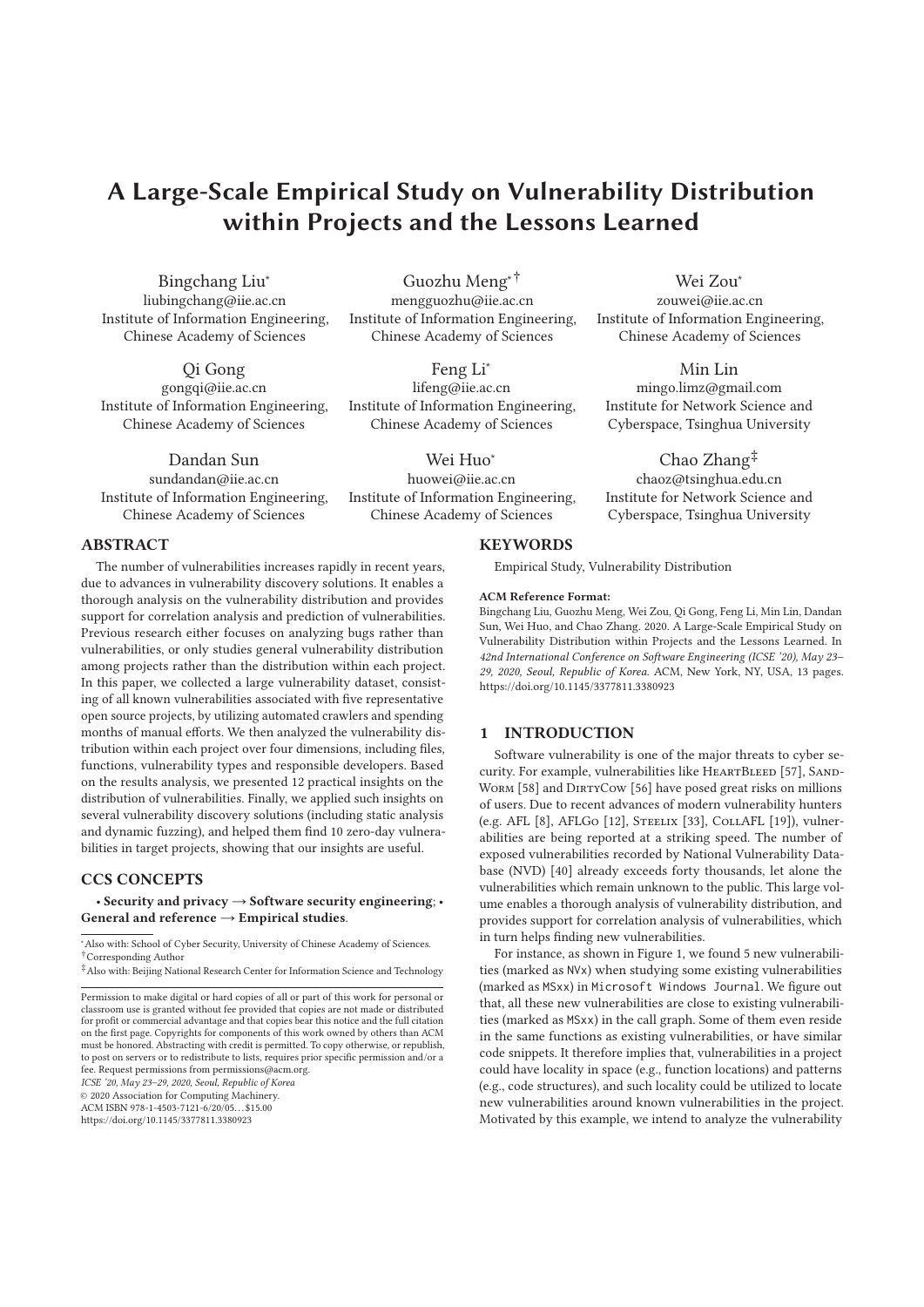

## **Figure 1: A real-world example: vulnerabilities have a strong correlation which could help finding new vulnerabilities.**

distribution within projects, in order to investigate if such vulnerability locality is common in individual projects. If so, we further intend to investigate whether such locality could be utilized to find new vulnerabilities around known vulnerabilities.

Prior works [10, 14, 17, 24, 25, 52] have studied a large number of bugs and provided insights for better understanding the distribution and root causes of bugs. These insights are further utilized to detect more related bugs [9, 53, 54]. However, these approaches and insights of bugs cannot be well shifted to vulnerabilities, since vulnerabilities exhibit many different characteristics from bugs. For instance, vulnerabilities are much more rare than bugs. Another line of works [15, 29, 39, 51] concentrate on utilizing *individual* features of vulnerabilities, *e.g.*, function calls and code complexity, to predict new vulnerabilities. Some other works [18, 26, 41, 47, 62] focus on studying the life-cycle of vulnerabilities and how to fix them. The work [32] studied the vulnerability distribution across projects. However, existing works did not study the vulnerability distribution within projects, and thus are not able to analyze vulnerability locality in individual projects.

To study vulnerability distribution within projects, there are several challenges to address. First, there are no qualified datasets available for a large scale analysis. Existing vulnerability datasets focus on covering diversified projects, but not all vulnerabilities for a given set of projects. Second, a large scale data analysis is time-consuming and in general challenging.

In this work, we make a first attempt to study the distribution of and correlation between vulnerabilities within projects on a large scale. We select 5 typical open-source projects Linux-kernel, FFmpeg, ImageMagick, OpenSSL and php-src as the analysis objects. For each project, we collected all its associated vulnerabilities by aggregating multiple data sources, including NVD entries, BugZilla reports, security bulletins and GitHub commits. We then attempt to answer the following questions:

- RQ1: **Vulnerability Distribution.** How are vulnerabilities distributed? Can it be used for hunting new vulnerabilities?
- RQ2: **Vulnerability Dependency.** Why are vulnerabilities oftentimes found within a short code range? Is there any dependency between vulnerabilities?
- RQ3: **Vulnerability Recurrence.** Why do vulnerabilities repeatedly occur in the same function? Is it a general case?

To this end, we analyze the collected vulnerability dataset as follows. We first associate each vulnerability with its responsible code commits, then localize the vulnerable code snippets related to each vulnerability, and then build the call-graph for the vulnerable code snippets. Further, based on the extracted information, we analyze the vulnerability distribution over space, type, and responsible

developers, as well as the dependency between vulnerabilities in the call graph and the vulnerability recurrence phenomena.

We find that, the vulnerability distribution follows the PARETO law [45] on the dimension of space (file, not function), type and responsible developers. Moreover, most (more than 60%) vulnerable functions have at least one vulnerable neighbor function located in a 2-jump range in the call-graph. In other words, most vulnerable functions do not exist alone. We also find that, incomplete or wrong patches for vulnerabilities are the most common reasons for the existence of high-frequency vulnerable functions, whereas the patching workflow ROPO (Report One issue and Patch One position based on the reference PoC) is another important reason. In summary, we make the following contributions.

- *Large-scale vulnerability dataset*. Aiming at studying the vulnerability distribution within projects, we spent 5 person months efforts to build a largest-to-date vulnerability dataset regarding a set of open source projects. We share this dataset to the public  $<sup>1</sup>$ ,</sup> to facilitate other researches.
- *Thorough empirical study*. Different from the prior work, our study unveils the characteristics of vulnerability distribution over several dimensions including file, function, type and responsible developers. Moreover, we also investigate the correlation of vulnerabilities so as to uncover the causes of their presence.
- *Practical insights*. We present several practical insights based on the analysis results. In particular, we find that most vulnerabilities do not exist alone. We also find that, imperfect vulnerability patches and the patching workflow ROPO are general phenomena, causing vulnerabilities repeatedly occur in some functions. We also propose a solution to mitigate the ROPO issue.
- *New discoveries*. Based on the concluded insights, we propose a solution to use them to guide vulnerability discovery, and have applied them to several vulnerability discovery solutions including static analysis and dynamic fuzzing, and help them successfully find 10 zero-day vulnerabilities in target projects.

#### **2 APPROACH**

Figure 2 presents the overview of the approach we used in this empirical study. First, we select several popular open source projects that represent varying functionalities. Then, we aggregate multiple vulnerability data sources, including NVD/CVE and BugZilla, to collect all description information of vulnerabilities associated with target projects. We also crawl all code commits of target projects from GitHub, to support detailed vulnerability analysis.

Further, we analyze the relationship between NVD/CVE vulnerability entries and GitHub commits, to recognize the commits related to each vulnerability. Then, we localize the vulnerable code snippets and construct their call graphs. At last, we perform multiple analyses on these vulnerabilities and conclude many take-home messages for future research. Moreover, we develop proof of concepts based on these findings to evaluate their practicality.

## **2.1 Target Selection**

We select 5 popular open-source projects, written in C/C++ language, as our analysis object: FFmpeg [2], ImageMagick [3], OpenSSL [6], PHP-SRC [7] and Linux kernel [5]. On one hand, these

<sup>1</sup>https://github.com/twelveand0/CarrotsBlender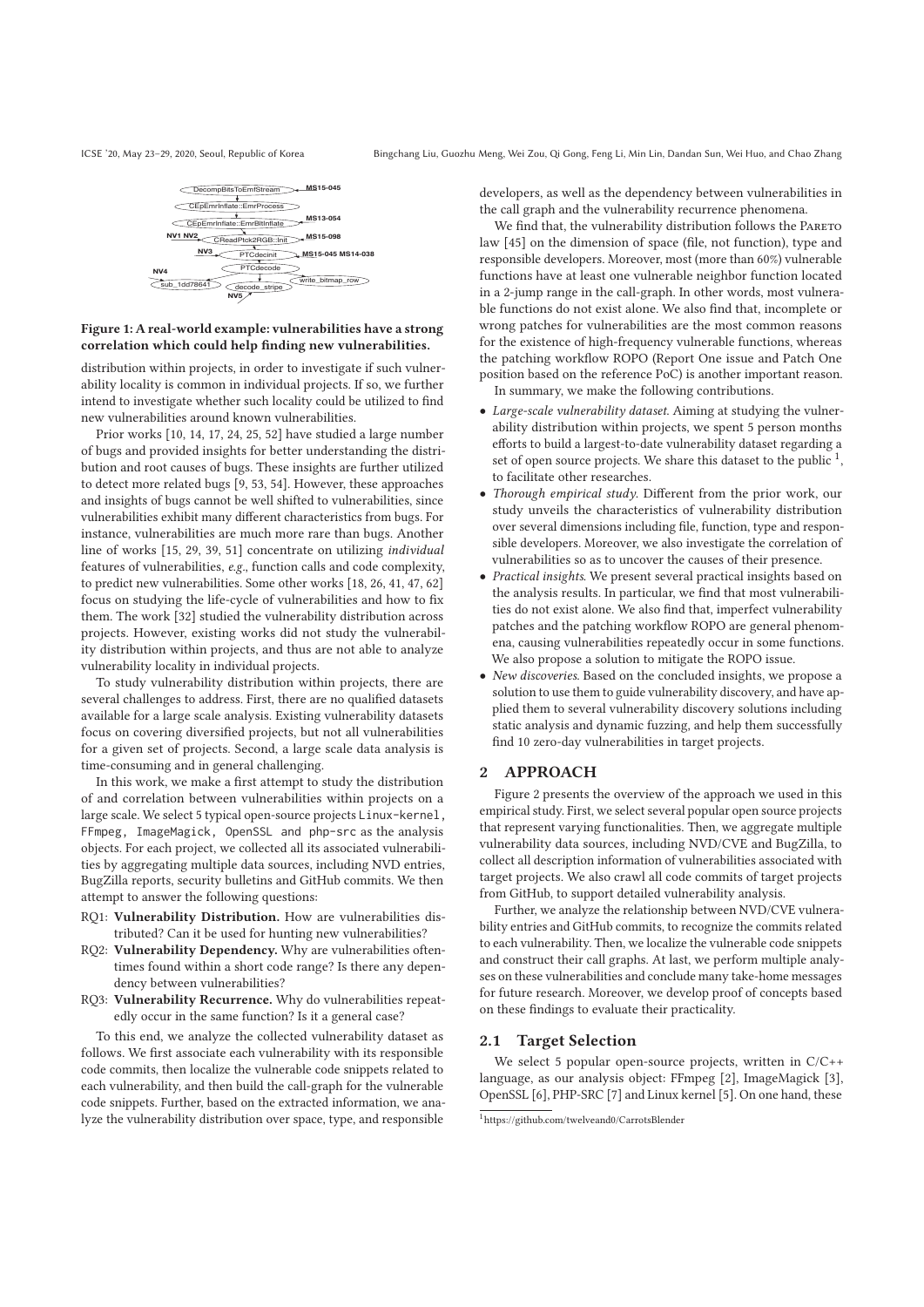

**Figure 2: The overview of the empirical study**

**Table 1: Statistics of our dataset, including the number of stars, forks and commits of each project obtained from GitHub, and the number of associated CVE entries in NVD, as well as the number of vulnerabilities in our dataset, including those with CVE IDs and without CVE IDs.**

| Project     | # Stars/Forks | $#$ Commits | $#$ CVE | # Vulnerabilities in our dataset |                |       |
|-------------|---------------|-------------|---------|----------------------------------|----------------|-------|
|             |               |             |         | with CVE                         | $w/\alpha$ CVE | total |
| FFmpeg      | 16.266/5.911  | 93.265      | 289     | 256                              | 652            | 908   |
| ImageMagick | 3.083/543     | 15.202      | 458     | 280                              | 476            | 756   |
| OpenSSL     | 11.099/4.807  | 23.444      | 192     | 130                              | $\overline{c}$ | 132   |
| PHP-SRC     | 24,471/5,622  | 111.821     | 576     | 346                              | 80             | 426   |
| Linux       | 79.149/27.578 | 841.891     | 2291    | 1716                             | $\mathbf{0}$   | 1.716 |
| Total       |               | 1.085.623   | 3.806   | 2.476                            | 1.462          | 3.938 |

projects span a wide range of functionalities. FFmpeg is a multimedia framework, ImageMagick is a representative raster/vector image file processing software suite, OpenSSL is an implementation of secure communication protocols, PHP-SRC is the official interpreter for PHP language, and Linux kernel is one operating system. The diversity intuitively involves developers of different fields and varying programming styles. Therefore, more types of vulnerabilities can be covered. On the other hand, every project has at least hundreds of CVE entries in NVD [40], as shown in Table 1. Notorious vulnerabilities like IMAGETRAGICK [4], DIRTYCOW [56] and HEARTBLEED [57] are all discovered in these projects.

#### **2.2 Data Collection**

To obtain sufficient and comprehensive information for vulnerabilities, we collect code commits from Github and vulnerability entires from NVD/CVE for each project.

**Code commits**. We scrape all commits from the selected Github projects with an implemented web crawler in 8,000+ LOC of Python. The crawler leverages GitHub developer APIs [20] and downloads changed code, issues, pull requests, and responsible developers for each commit. To reduce the data volume, we set up a crawl rule that filters out the commits without making any semantic-aware change. More specifically, the changes to configuration files, code comments and spacing are not substantially related to vulnerabilities, and thereby not embodied in our dataset. After applying this rule, we get a total of 1,085,623 commits as shown in Table 1.

**Vulnerability entries**. It is not always about security when a developer makes a commit to the project. Functionality update, performance optimization, and software refactoring are all possible reasons. As such, we have to first identify vulnerability-related commits before the evaluation. To this end, we resort to NVD [40] and CVE [34] which maintain a large corpus of vulnerabilities, and recognize the real vulnerability-related commits. Not all CVE entries are useful in this task, so we restrict the entries by specifying the vendors and products. For example, FFmpeg vulnerabilities can be distilled by searching the entries with the product "FFmpeg" and vendor "FFmpeg". In this way, 3,806 CVE entries are obtained.

#### **2.3 Human-involved Analysis**

There are several tasks requiring professionals' involvement as indicated in Figure 2. In this study, we recruited 3 security experts, all of whom have more than 5-year experience in vulnerability research. In total, they have found dozens of unknown vulnerabilities in both close/open-source software, and more than 30 vulnerabilities have been assigned with CVE identifiers. One of them was even listed in the 2016 MSRC Top 100 Security Researchers.

**Cooperation.** To ensure the correctness of the manual analysis results, we employ a customized peer review process. At first, each task is analyzed by two experts. The task finished if they could reach an agreement. Otherwise, the third expert is involved to resolve the divergence. If she/he agrees with either one of the previous two experts, then we follow the simple majority rule to yield the final analysis result. In the worst case, three experts report three different results, then we follow a conservative principle to resolve the issue. More specifically, three experts will discuss together and yield a conservative result. Take the CWE labelling task as an example, given a CVE vulnerability, if three experts report three different CWE labels, then a generalized CWE label which covers them or an 'UNKNOWN' label will be yielded as the final result.

#### **2.4 Data Processing**

As Figure 2 shows, we process the collected data in three steps: *association analysis*, *vulnerability localization* and *VCG (Vulnerability Call Graph) construction*. They are detailed as follows.

*2.4.1 Association Analysis.* We first try to associate CVE entries with responsible commits. If one commit is found contributing to a CVE entry, we regard it as a vulnerability-related commit. Note that, CVE entries in the NVD/CVE database often have references to external links, including links of responsible commits in the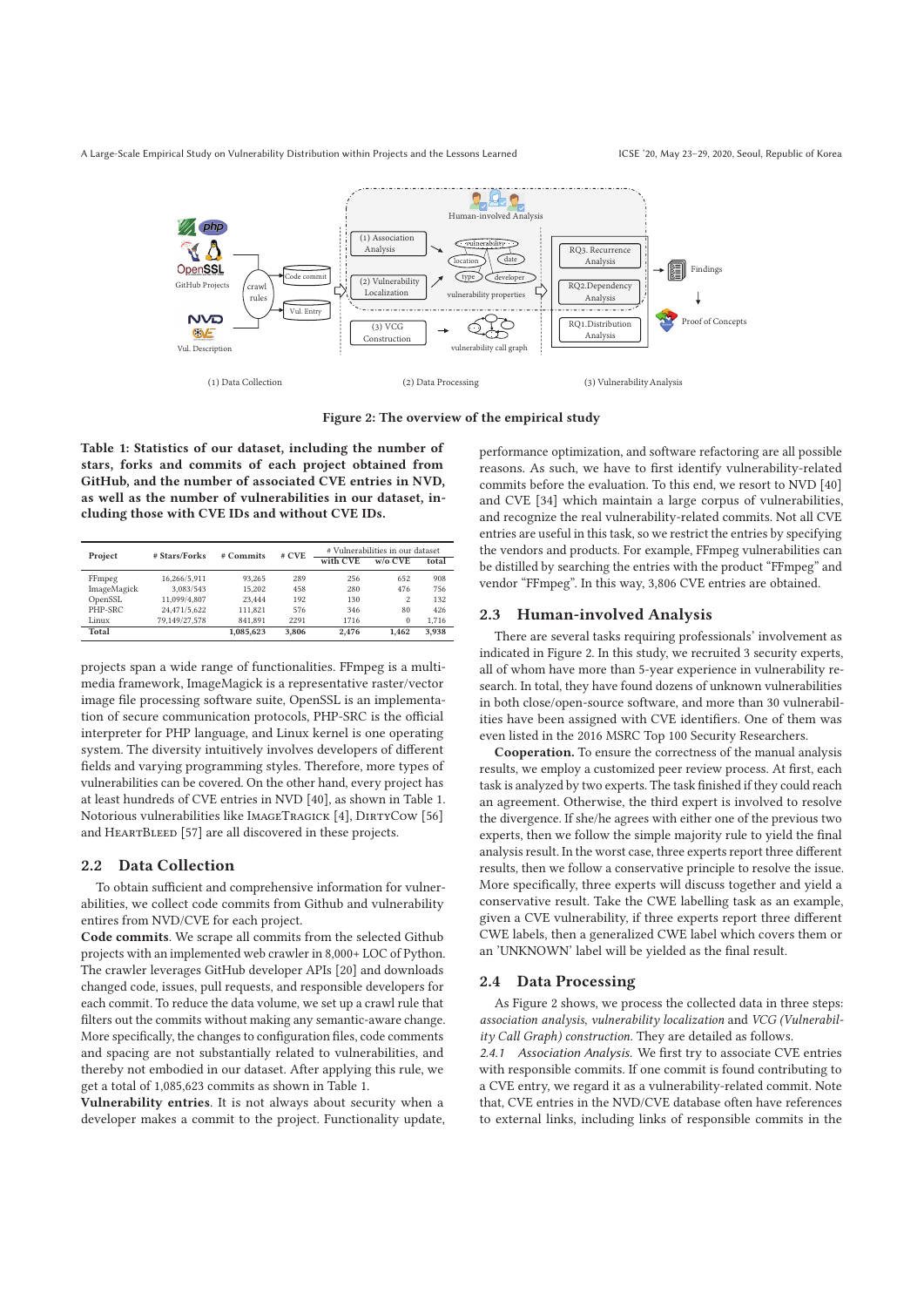

**Figure 3: Alberg diagrams showing the percentage of vulnerabilities over the percentage of vulnerable files/functions for each project. The** x **axis depicts the percentages of vulnerable files/functions sorted by the number of vulnerabilities contained in descending order. The** y **axis is the cumulative percentages of vulnerabilities in these files/functions.**

vulnerable project's GitHub repository. With this guidance, we implement a tool to parse these references and extract related GitHub commit links, and automatically build the connections to commits for most CVE entries. For the remaining CVE entries, we spend three person months to manually investigate their corresponding commits, by reviewing the detailed vulnerability descriptions from multiple sources, including reports from Google OSS-Fuzz, RedHat BugZilla and a wide range of security analysis blogs.

*Data quality.* To make the vulnerability dataset error-free and precise, we exert the following efforts: 1) *Redundancy removal*. If one vulnerability is associated with multiple commits, we check whether the commits are of the same content but appear in different branches. If so, we just retain the newest commit. 2) *Type correction*. Each vulnerability in the dataset is classified into a CWE category. However, existing classification results are oftentimes wrong or imprecise (cf. Section 3.2). We therefore manually correct the category of each vulnerability, following the CWE-1000 classification criteria. Take vulnerability CVE-2016-2549 in project Linux-kernel as an example, it is labeled with CWE-20 (Improper Input Validation) and associated with the commit 2ba1fe7 in NVD. However, after reviewing the CVE description, RedHat BugZilla comments, messages of the responsible commit and the corresponding patch, we determined that it is actually a deadlock problem, and reach a consensus of labeling it as CWE-833 (Deadlock).

As depicted in Table 1, there are in total 3,806 vulnerabilities recorded in the CVE/NVD database for the selected projects. After the automated and manual association analysis, 2,476 CVE entries are successfully associated with their responsible commits. Note that, during manual analysis, we also find a large number of commits that are created for fixing security bugs not listed in CVE/NVD. We totally find 1,462 such commits, and associate them with unlisted vulnerabilities, and put into our dataset as well.

*In total, we obtain a cross-verified vulnerability database, including 3,938 vulnerability entries. Each entry has been associated with responsible commits and related metadata information, including locations, the commit date and responsible developers of vulnerabilities.*

*2.4.2 Vulnerability Localization.* After identifying the vulnerabilityrelated commits, we seek to localize vulnerable code in a finegrained granularity. By virtue of the unified diff format [27], the changes in commit mainly occur in two programming constructs– *function*, and *data structure*. For a change falling into a function, we need to recover previous vulnerable code. This is fulfilled with the built-in command "git reset", resetting the current HEAD to its parent commit. Additionally, we handle the following exceptions during analysis: 1) If a commit does not delete any lines and only has additions, we first identify the key vulnerability variable(s) influenced by the added code chunk and then determine the locations of variable definition or reference as vulnerable points. 2) If a commit adds a new function, this function is not treated as vulnerable.

*2.4.3 VCG Construction.* We aim to explore whether these vulnerabilities have semantic relations in between. Here we use vulnerability call graph to represent these relations.

DEFINITION 1. *A vulnerability call graph is a tuple*  $(F, V, \delta)$  *such that* F *is a non-empty finite set of functions,* V *is a non-empty finite sets of vulnerable functions where*  $V \subseteq F$ *, and*  $\delta \subseteq F \times F$  *is the function call.*

We conduct a lightweight static analysis on top of DOXYGEN [55] to construct the call graph of these vulnerable functions. This tool is context insensitive and cannot handle dynamic dispatch, a tradeoff between computation costs and gains. In the course of graph construction, we address two challenging problems: *same function declarations in different files* by assigning a unique identifier to each function, and *polymorphic functions* by taking into account fully qualified function names. It is worth mentioning that since some vulnerable functions are removed from the branch over time, they would not be present in the constructed call graph.

#### **3 RQ1. VULNERABILITY DISTRIBUTION**

In this section, we conduct an analysis to reveal the vulnerability distribution in multiple dimensions, particularly spatial distribution, type distribution, and developer distribution.

#### **3.1 Spatial Distribution**

The study of vulnerability's spatio-temporal distribution can facilitate the prediction of where and when vulnerabilities are prone to occur. In this section, we take into account the collected vulnerabilities as well as their locations and occurring dates, and tease apart the characteristics, respectively.

The spatial characteristics are measured in two granularity levels: file and function. We sort the vulnerable files in terms of the number of contained vulnerabilities in descending order, and compute the cumulative probabilities for vulnerabilities as shown in Figure 3a. For ImageMagick, the top 30% of vulnerable files account for about 80% of vulnerabilities, while for Linux, 60% of vulnerabilities are discovered in the top 30% of vulnerable files.

This phenomenon raises a question whether it is because the top 30% of files account for the larger portion of code. Therefore, to measure the code complexity, we employ four metrics widely used in fault prediction [16, 50, 61]: non-blank lines of code (LoC), cyclomatic, maximum level of indentation of blocks within a region (MaxIndent) and the number of magic numbers. We extract the files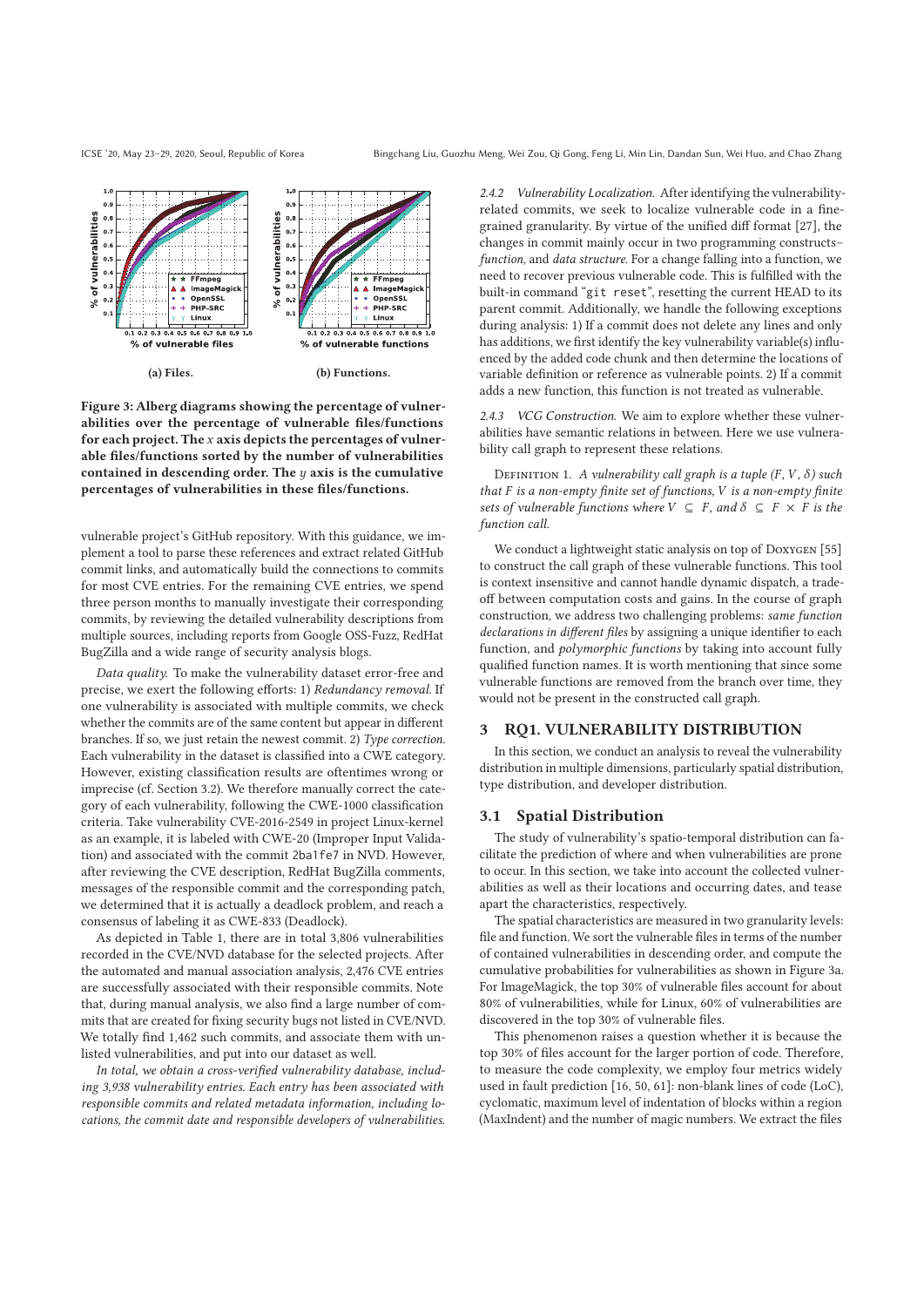A Large-Scale Empirical Study on Vulnerability Distribution within Projects and the Lessons Learned ICSE '20, May 23–29, 2020, Seoul, Republic of Korea



**Figure 4: Alberg diagrams showing the percentage of vulnerable files (functions) over the percentage of complexity for the projects. The** x **axis presents a descendingly sorted list of vulnerable files as per the number of vulnerabilities contained. The** y **axis is the cumulative percentage of code complexities based on four metrics.**

consisting of vulnerabilities, and compute the four metrics. If one file has more than one vulnerability, we average the metric values for this file in terms of the number of vulnerabilities. From Figure 4a and Figure 3a, the vulnerability number and code complexity have a linear relation where the vulnerability number is monotonically increasing along with the increase of code complexity. Based on the above investigation, we draw the following finding.

**Finding 1.** *A small number (30%) of vulnerable files account for most (66%) of vulnerabilities. However, these files only contribute 40% of code size and complexities. Therefore, a higher complexity of code cannot necessarily induce more vulnerabilities, and complexity metrics in defect prediction cease to being effective for vulnerabilities.*

Same with the analysis of vulnerable files, we observe that these vulnerabilities do not obviously conform to the same phenomenon with regard to vulnerable functions, that is, top 30% vulnerable functions only contribute 50% vulnerabilities. Figure 3b shows the vulnerability number and function number exhibit a linear relation. In addition, Figure 4a depicts that the complexity for each function is relatively even with others. As a result, we conclude the spatial distribution with regard to vulnerable functions as follows.

**Finding 2.** *With the consideration of vulnerable functions, top 30% vulnerable functions account for 50% vulnerabilities, not as obviously as vulnerable files do.*

#### **3.2 Type Distribution**

The type of vulnerabilities is labelled by NVD, following the CWE [35] classification system. As Section 2, we have scraped all meta information of vulnerabilities including type. However, by manually reviewing this information, we find that:

**Finding 3.** *There are 9.6% erroneous, 10.9% imprecise and 7.2% missing problems in type labelling of our investigated vulnerabilities, which have been reported to NVD.*

The three problems are detailed as follows.

FFmpeg: CWE-190<br>ImageMagick: CWE-<br>PHP-SRC: CWE-119<br>Linux: CWE-457 vulnerabilities of vulnerabilities  $\overline{0}$  $0.7$  $0.6$  $0.5$  $0.4$ FFmpeg 듷  $0.3$ A Imagel Num<sup>1</sup> OpenSSL<br>PHP SRC  $s<sup>o</sup>$  $0.405060$ 20030090070090090190130130130190190190 % of types Date

**(a) Alberg diagram showing the (b) The number of vulnerabilicumulative number of vulnera-ties of the top 3 types changes bilities over that of types. over time.**

**Figure 5: Type distribution diagram**

- (1) **Erroneous:** Some CVE entires are assigned with wrong CWEs. For example, by examining the description and code of CVE-2009-2767 [36], it is sort of CWE-476 (Null Pointer Dereference). However, it is wrongly classified into CWE-119.
- (2) **Imprecise:** There exist some CVE entries that are assigned with imprecise CWEs, *i.e.*, CWEs cannot describe their detailed classification. For example, CVE-2010-4250 [37] is bundled with CWE-399 (Resource Management Errors). However, with our analysis, it can be further classified into a child category CWE-401 (Memory Leak), which is more precise.
- (3) **Missing:** Some CVE entries do not connect to any CWEs, such as CVE-2015-3636 [38].

We overcome the above problems by relying on a rigorous review and remediation by our professionals. For each project, we sort the types as per the number of contained vulnerabilities in descending order and calculate the cumulative percentage of vulnerabilities along with type. Figure 5a shows that 20% of types contain 70% of vulnerabilities. Besides, we list the top 3 types of each project as shown in Table 2. From this table, the 5 projects vary from the most 3 types. For FFmpeg, integer overflow (CWE-190) and numeric errors (CWE-189) are widely present. That is because FFmpeg is a multimedia encoding/decoding library, which originally involves a large number of arithmetic operations. For Linux, CWE-264 is among the top 3 types. It implies that privileges, permissions and access controls are the most important functionalities offered by an operating system kernel. Massive amounts of code are implemented to protect the system's resources and, however, induce a considerable number of vulnerabilities.

**Finding 4.** *For one C/C++ investigated project, 70% of vulnerabilities fall into 20% of types; the top 3 types account for nearly 50% of vulnerabilities averagely. Moreover, the most likely vulnerability types existing in one project largely depend on the project's core functionalities and programming languages.*

*3.2.1 Changes of Top Types over time.* How do the types with the most vulnerabilities change over time? We evaluate this temporal effect by counting the detected vulnerabilities of the top 3 types over years and present the change curve in Figure 5b. From the figure, we conclude that: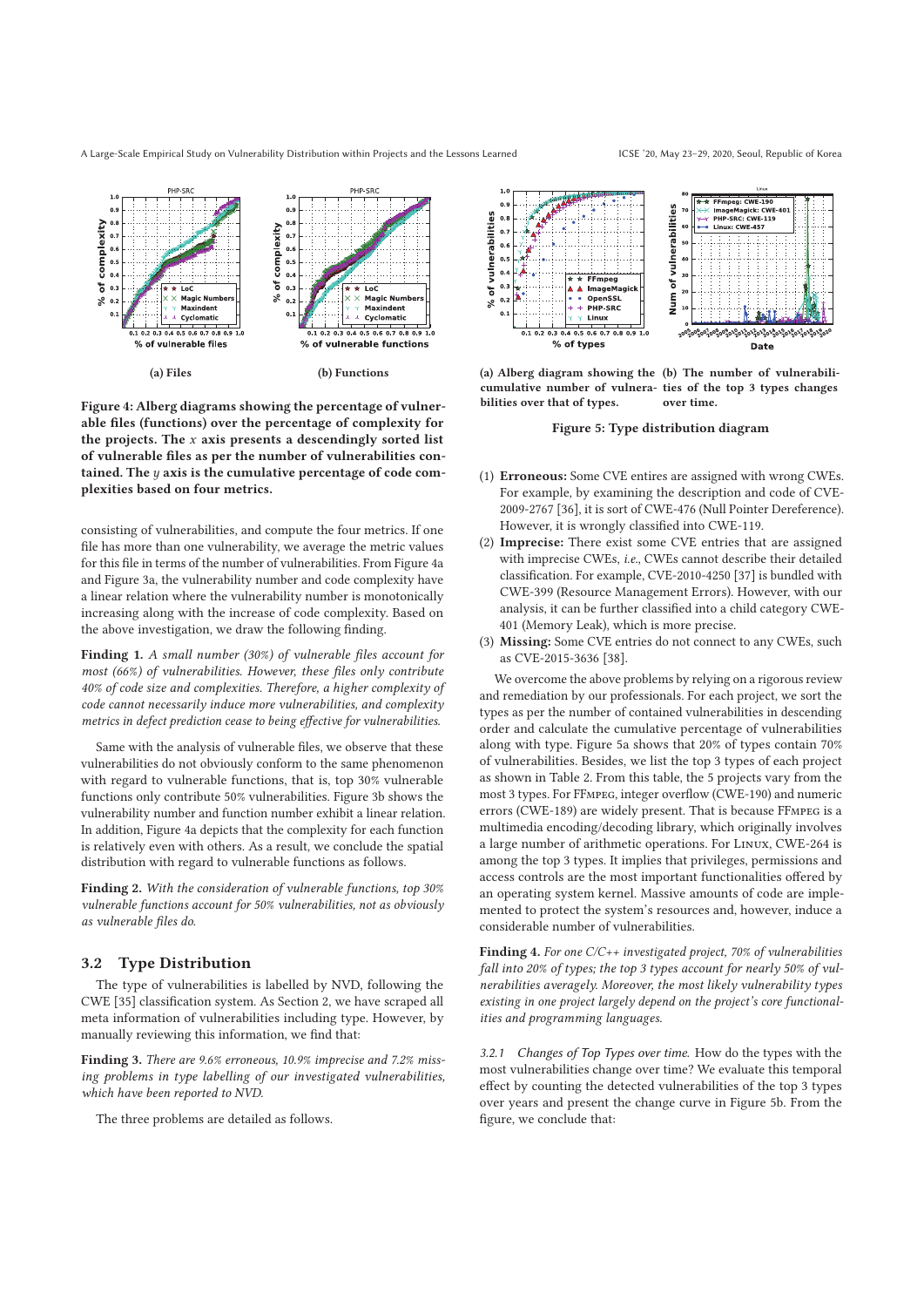**Table 2: The most 3 vulnerability types in each project.**

| Project     | 1st Type       | 2nd Type       | 3rd Type       |
|-------------|----------------|----------------|----------------|
| FFmpeg      | <b>CWE-190</b> | <b>CWE-119</b> | <b>CWE-189</b> |
| ImageMagick | $CWF-401$      | <b>CWE-119</b> | <b>CWE-457</b> |
| OpenSSL     | <b>CWE-310</b> | <b>CWE-119</b> | <b>CWE-399</b> |
| PHP-SRC     | <b>CWE-119</b> | CWE-416        | $CWE-20$       |
| Linux       | <b>CWE-457</b> | <b>CWE-264</b> | <b>CWE-119</b> |

**Finding 5.** *The top types in a project are not dramatically affected by time, and will remain the majority in future. It implies that security analysts can spend prioritized efforts auditing vulnerabilities of the popular types based on the historical data.*

# **3.3 Developer Distribution**

**Vulnerability developer:** *In this paper, we regard non-blank and non-comment lines deleted in a vulnerability-related commit as the vulnerable code, and for the commits that only insert lines of code, corresponding code will be marked manually. Developers creating such code are thereby responsible for the introduction of vulnerabilities.*

In this section, we make use of command "git blame" to identify the developer(s) for each vulnerability. For each developer, we count the number of vulnerable lines introduced or contributed by him/her. We sort the developers in a project as per the number of their introduced vulnerable lines in descending order.

From Figure 6, we can see all vulnerabilities of a project are introduced by less than 10% of its developers. It means that most of the developers seldom introduce any vulnerabilities. The code proportions contributed by vulnerability developers vary from 60% to nearly 100%. In other words, for a certain project, there exist such developers that contribute little proportion of code lines but introduce more vulnerabilities.

**Finding 6.** *Almost all of the vulnerabilities are introduced by less than 10% of developers for a project. Such 10% developers contribute from 60% to nearly 100% code, which varies cross projects depending on the number of their developers.*

*3.3.1 Developers' Type Preference.* Are developers prone to introducing vulnerabilities of the same type? If so, security analysts can try to discover new vulnerabilities of the same type in other projects to which the developer contributes. In the meantime, we can identify the inexperienced developers of secure programming. To this end, we compute the proportion of vulnerabilities with the top 1 type and the top 30% of types to all vulnerabilities introduced by a developer, shown in Figure 7a and 7b. For FFmpeg, 10% of developers introduce only one type of vulnerabilities, and the introduced vulnerabilities merely take up a small portion. There are 21 developers who introduce at least 10 vulnerabilities in project FFmpeg. Further, we find that they are of various types, and over 60% of them belong to the top 3 types. We conclude:

**Finding 7.** *Although we cannot speculate the type preferences of the developers who introduce* < *10 vulnerabilities, it does exist in the remaining more productive developers. Therefore, this offers a guidance for prioritized code review in terms of the types of vulnerabilities likely to be introduced by a certain developer.*

## **4 RQ2: VULNERABILITY DEPENDENCY**

Security researchers often find 0-day vulnerabilities in close proximity to 1-day vulnerabilities. For example, Jia *et al.* [28] found two new Microsoft Word vulnerabilities when generating the PoC of CVE-2014-1761. The illustrative example in Figure 1 also shows that this phenomenon is not just by accident. To explain why vulnerabilities often appear in near distance, we measure their distances and build the semantic relations between vulnerabilities, .

#### **4.1 Vulnerability Distance**

We have constructed vulnerability call graphs for each project and group vulnerabilities together in Section 2. Given one vulnerability call graph  $G$  (F, V,  $\delta$ ) (as Definition 1) and two vulnerable functions  $v_1$  and  $v_2$ , where  $v_1, v_2 \in V$ , the distance between  $v_1$ and  $v_2$  is computed by:

$$
d(v_1, v_2) = \underset{n}{\arg\min} |\{f_1, ..., f_n\}| - 1
$$

where  $f_i \in F$ ,  $f_1 = v_1$ ,  $f_n = v_2$ , and  $(f_i, f_{i+1}) \in \delta$  or  $(f_{i+1}, f_i) \in \delta$ . The minimal value for *n* is 2, which means the two vulnerable functions have a direct call relationship in the call graph. If the distance is 2, there must be an intermediate function connecting the two vulnerable ones. We compute the distance by: first converting the directed vulnerability call graph into an undirected graph by eliminating the arrows of calls; then computing the shortest path for these two vulnerable functions in the graph.

In light of the distance between vulnerabilities, we can slice one call graph into small clusters. In particular, we define:

Definition 2. *A k-cluster* C *is a slice from the entire call graph* G, while for all vulnerable functions  $v1, v2 \in C$ ,  $d(v_1, v_2) \le k$ , and *for every vulnerable function*  $v' \in G/C$ ,  $d(v_1, v') > k$ .

We slice the VCG of a project into a number of 1-clusters and 2 clusters, respectively. Then we count the number of vulnerabilities in these clusters to check the percentage of vulnerabilities they contribute. We plot Figure 8a and 8b to demonstrate the contribution rates of 1-cluster and 2-cluster, respectively. In Figure 8a, only FFmpeg and ImageMagick have the phenomenon that 30% largest 1-clusters account for more than 60% vulnerabilities.

But for the other 3 projects, such clustering phenomenon is not obvious. Moreover, we can see that about 20% of all functions can be sliced into *1-clusters* for a project. As for 2-cluster, the largest 2-cluster in the projects consists of 80% - 100% of the vulnerabilities. Based on the analysis, we conclude:

**Finding 8.** *The locations where vulnerabilities emerge are very concentrated. For each investigated project, more than 80% of vulnerable functions assemble in one single 2-cluster.*

## **4.2 Patterns of Dependency**

In the previous section, we obtain a primary 2-cluster for each project. The primary 2-cluster contains 80% - 99% of vulnerable functions, however, it accounts for about 50% of all functions of a project. In order to further study the relations, we formulate four patterns of dependency relations:

• **Common Parent:** two vulnerable functions have a common predecessor node (function) in the call graph. The predecessor function can be either vulnerable or non-vulnerable.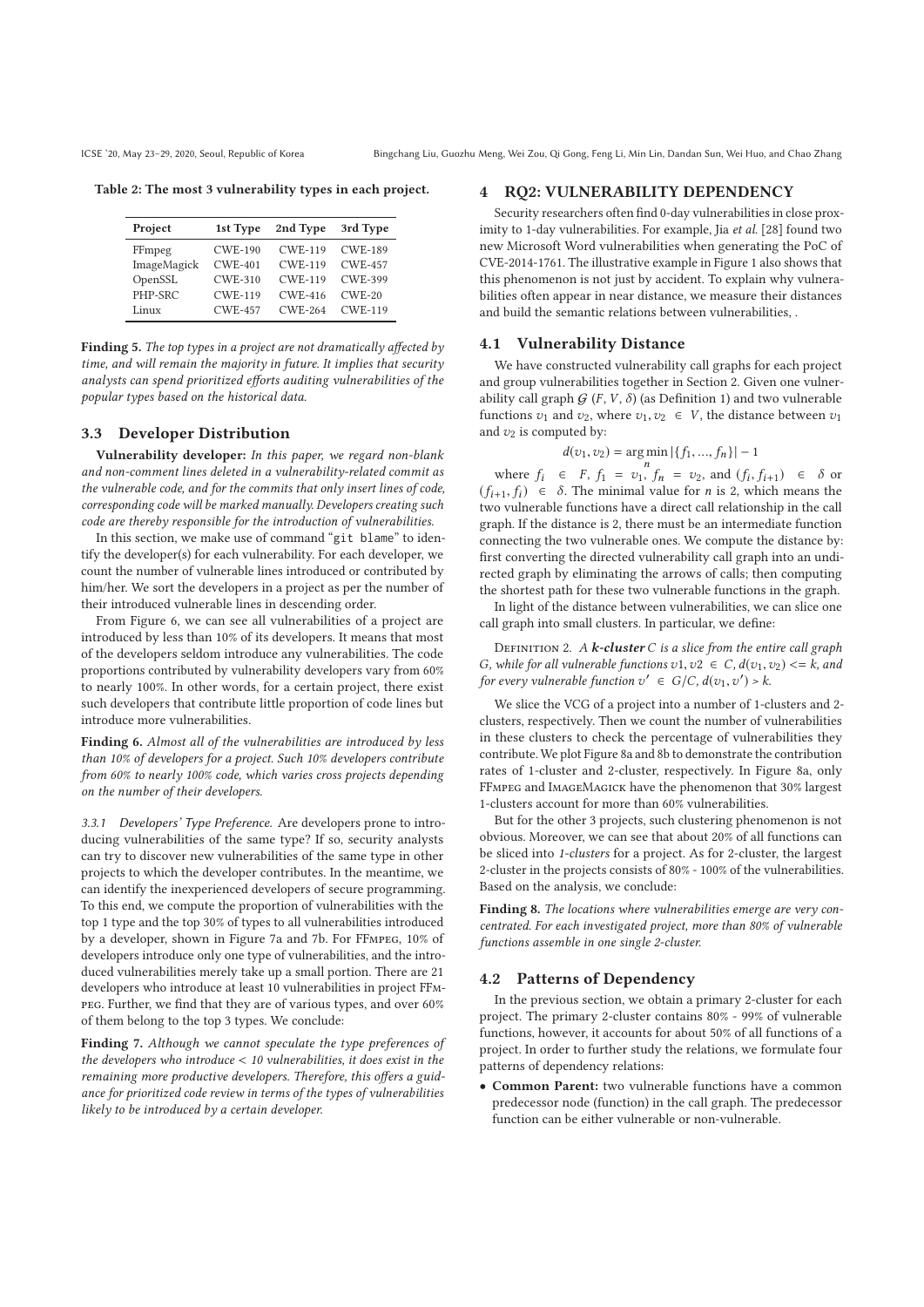

**Figure 6: Alberg diagrams showing the percentage of LOCs over the percentage of all developers for the projects. Red line represents vulnerable lines introduced by developers.**



**(a) Num. of vulnerabilities with (b) Num. of vulnerabilities with 30% types versus developers for the most type versus developers each project. for each project.**



**Figure 8: Alberg diagrams showing the percentage of vulnerabilities over the percentage of k-clusters for each project**

- **Common Child:** two vulnerable functions have a common successor node (function) in the call graph. Here we consider the pattern only when the successor is also vulnerable.
- **One Jump Call:** one vulnerable function calls an intermediate non-vulnerable function which has a direct call to the other vulnerable function.
- **Direct Call:** one vulnerable function has a direct call to the other. One vulnerability-related commit may alter multiple functions so that these functions are all tainted with the vulnerability.

**Finding 9.** *More than 60% vulnerable functions of a project have at least one basic call-relation to another vulnerable function with different vulnerabilities.*

As shown in Figure 10, for each project, we count the number of vulnerable function pairs according to each basic dependency relation. Further, we calculate the intersection of four relation sets

in which an element is a vulnerable function pair. For example, in FFmpeg, there are 233 vulnerable function pairs that have *common parent* relation; among these, three pairs also have *common child* relation, another three pairs have *direct call* relation, two pairs have *one jump* relation, one pair has *direct call* and *one jump* relation at the same time. Besides, we count the total number of vulnerable functions in the union of four dependency relation sets. For example, 72% vulnerable functions have at least one basic call relation with another vulnerable function and they have different vulnerabilities.

In all, for more than 60% vulnerable functions, there exists another vulnerable function in the call graph between which the distance is no more than 2. It inspires that one is likely to discover new vulnerabilities in a function that has the above types of dependency relations with the already-known vulnerable functions.

#### **4.3 Semantics of Dependency**

In this section, we intend to identify what code structure and relations exist between vulnerable code blocks.

4.3.1 Manual Analysis. Given a vulnerable function pair  $(v_1, v_2)$ complying with one of the four aforementioned dependency patterns, three experts spent six person months to conduct a rigorous and manual code review procedure, in order to determine the correlations between vulnerable code in  $v_1$  and that in  $v_2$ .

For example, in Figure 9, CVE-2013-0863 resides in the function old\_codec47 and CVE-2013-0877 occurs in old\_codec37. Both vulnerable functions are called by a *common parent*. By reviewing the code at call sites, we determine that there are four types of relations between them: (1) these vulnerable functions are in two parallel switch-case statements to decode different video types; (2) both vulnerabilities are caused by the same missing check on the third parameter of function rle\_decode, *i.e.*, they have similar operations; (3) both vulnerability are related to the same key variable *decode\_size*, which holds some values read from input; and (4) they both deal with multimedia files of *SANM* format.

*4.3.2 Semantic Relations.* Finally, we identify 10 types of semantic relations between vulnerable code as follows.

- **R1:** two vulnerable functions are parallel from the view of control flow. In particular, two functions may be called from different cases inside a switch statement, such as CVE-2013-0845 (FFMPEG: 0CECA26) and CVE-2012-2775 (FFMPEG: 9D3032B).
- **R2:** vulnerable code in two functions executes similar or same operations. e.g., CVE-2013-0863 and CVE-2013-0877.
- **R3:** vulnerability-related code in two functions has similar or same code structure in syntax, such as OSS-Fuzz issue NO.1903 [23] (FFmpeg: 58f8cd4) and NO.1506 [22] (FFmpeg: 5ac17f1).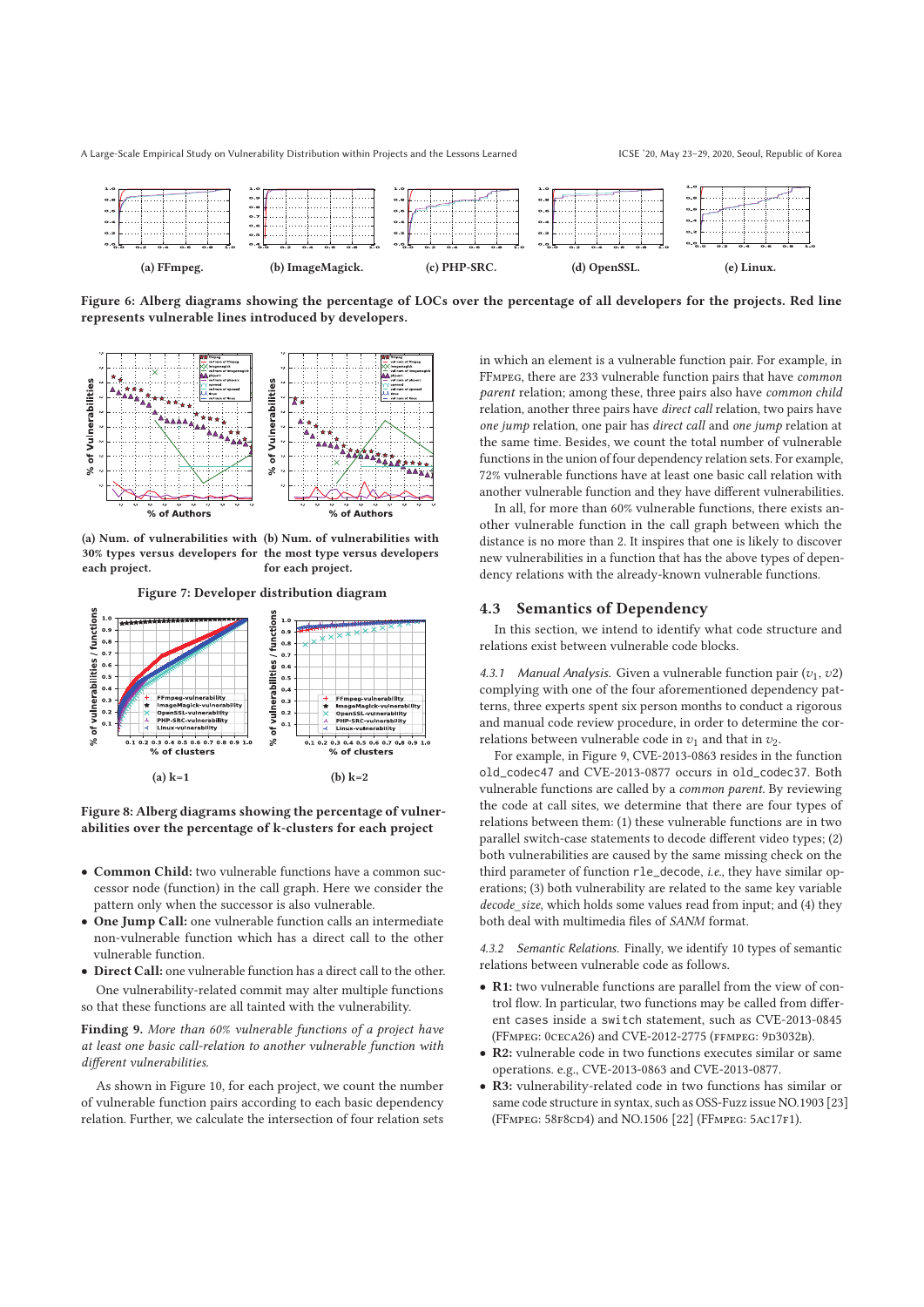ICSE '20, May 23–29, 2020, Seoul, Republic of Korea Bingchang Liu, Guozhu Meng, Wei Zou, Qi Gong, Feng Li, Min Lin, Dandan Sun, Wei Huo, and Chao Zhang



## **Figure 9: Example: Cross-function Semantic Relation Manual Analysis.**



#### **Figure 10: Venn diagrams showing the statistics of dependency patterns. An element is a pair of vulnerable functions that follows some Call-Relation Unit.**

- **R4:** the variables involved in vulnerabilities have data flow relation in between. e.g., OSS-Fuzz issue NO.7420 (FFMPEG: DCE80A4) and NO.4415 (FFMPEG: 1D0817D).
- **R5:** both the functions involve the same variable(s). e.g., CVE-2015-6818 and CVE-2017-7863.
- **R6:** the variables involved by vulnerabilities have control flow relation in between. e.g., OSS-Fuzz issue 2873 (FFMPEG: 6F03FFB) and 3444 (FFMPEG: DCF9BAE).
- **R7:** vulnerability-related code in two functions are under the same macro condition. For example, OSS-Fuzz issue 1471 (FFMPEG: 3A0FF78) and 1878 (FFMPEG: 6B9CB5D).
- **R8:** two functions are used to deal with the same data formats. e.g., CVE-2013-0863 vs. CVE-2013-0877.
- **R9:** two functions are patched in one commit. e.g., OSS-Fuzz issue 5894 (FFMPEG: 647FA49).
- **R10:** two functions are called in the same case of a switch. e.g., OSS-Fuzz issue 3444 (3A0FF78) and 2581 (2886142).

Figure 11 shows an illustrative example about these semantic relations in a 2-cluster from project FFmpeg. Function aac\_decode \_frame\_int has **R1** relation with function decode\_ics. The code shows the vulnerability of aac\_decode\_frame\_int occurs within a case block of a switch statement, while function decode ics is called from another case block. So the two vulnerabilities are parallel in the view of control flow. Both the vulnerabilities "OSS-Fuzz issue 1471" in subband\_scale and "OSS-Fuzz issue 1878" in noise\_scale are caused by an overlarge left-shift offset, inducing integer overflow. So these two functions have **R2** relation. At the same time, related code blocks of these two vulnerabilities are similar in syntax, indicating **R3** relation. Besides, subband\_scale and noise\_scale are both called in function decode\_spectrum\_and\_



**Figure 11: A simplified 2-cluster example from project FFmpeg with multiple semantic relations between functions. A red solid circle represents a vulnerable function with a number inside counting the contained vulnerabilities; A hollow circle represents a non-vulnerable function; A black arrow represents the call relation between functions; A dotted line with a label represents semantic relations between them.**

dequant, and the vulnerability-related variable in subband\_scale has a data flow to the vulnerability-related variable in noise\_scale, which denotes **R4** relation. There is no data flow between function apply\_dependent\_coupling\_fixed and apply\_independent\_c oupling\_fixed. But two vulnerabilities "OSS-Fuzz issue 1851" and "issue 1762" in these functions manipulate the same variable of the parameter object, so they have **R5** relation.

Because the analysis is time-consuming and labor-intensive, we just took FFmpeg as an example and sampled 324 vulnerable function pairs with these semantic relations, According to the results summarized in Table 3, most (70.5%) of vulnerable function pairs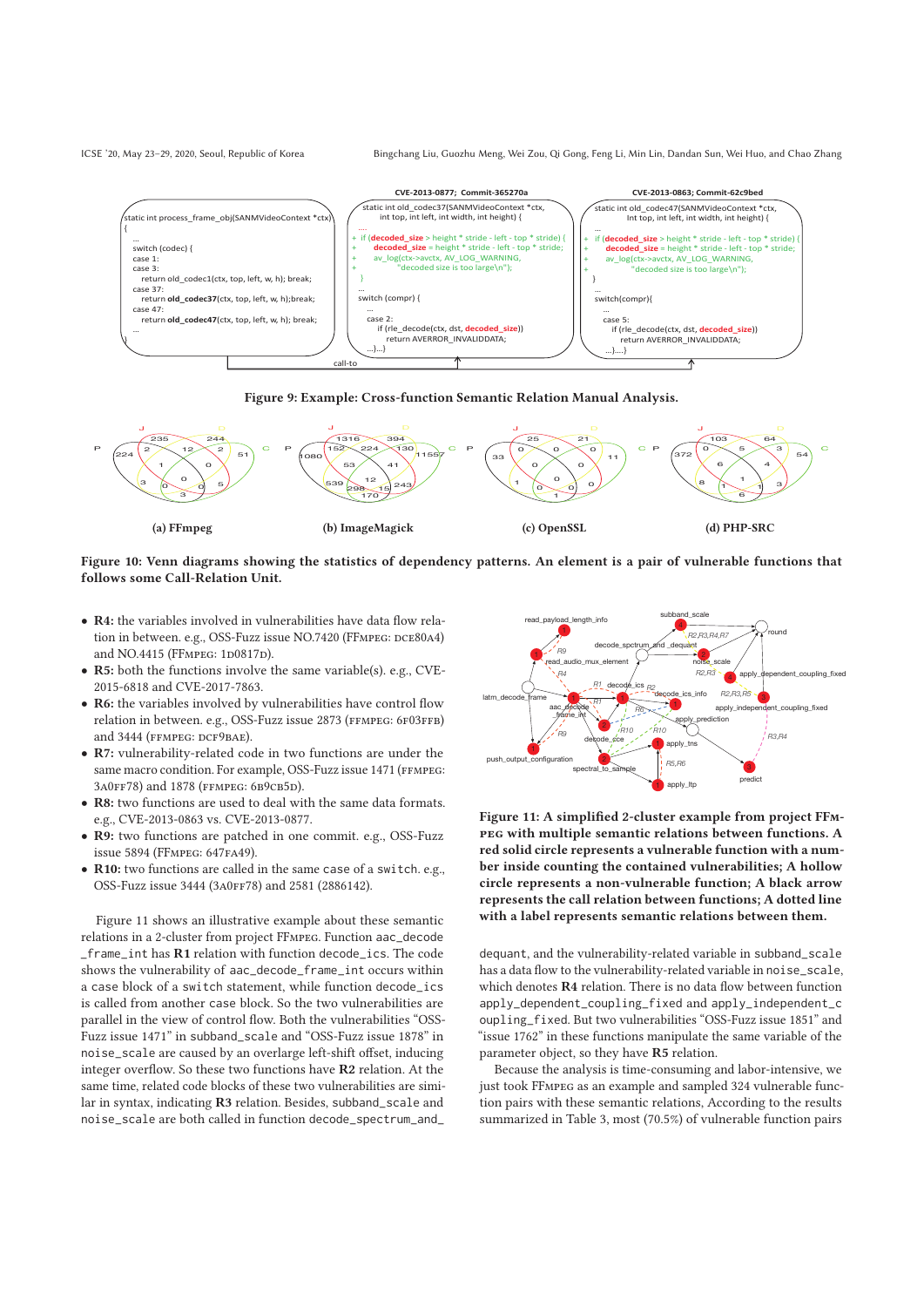**Table 3: Inter-function semantic relations underlying the four patterns from project FFmpeg. Notedly, a pair of vulnerable functions may possess multiple relations.**

| Relation            | # Common<br>Parent | # Common<br>Child | # Direct<br>Call | # One<br>Jump  | # Total |
|---------------------|--------------------|-------------------|------------------|----------------|---------|
| R <sub>1</sub>      | 64                 | $\theta$          | 4                | 5              | 73      |
| R <sub>2</sub>      | 86                 | 10                | 13               | $\overline{4}$ | 113     |
| R <sub>3</sub>      | 33                 | 1                 | 7                | 1              | 42      |
| R <sub>4</sub>      | 42                 | 5                 | 14               | 11             | 72      |
| R <sub>5</sub>      | 48                 | 4                 | 9                | 5              | 66      |
| R <sub>6</sub>      | 25                 | 10                | 21               | 21             | 77      |
| R7                  | 6                  | $\theta$          |                  | 1              | 8       |
| R8                  | 170                | 19                | 36               | 16             | 241     |
| R9                  | 6                  | $\mathfrak{D}$    | 7                | $\Omega$       | 15      |
| # Total<br>of Pairs | 241                | 19                | 40               | 24             |         |

are due to processing the same file format (*i.e.*, **R8**). For **Common-Parent** relation, 26.6% of function pairs have Parallel Control Flow relation, while pairs with the other three relations rarely have **R2** relation. For vulnerabilities from **Common-Parent** and **Common-Child** pairs, **R2** is the most common. While for vulnerabilities from **Direct-Call** and **One-Jump** pairs, **R6** is the most common.

#### **5 RQ3: VULNERABILITY RECURRENCE**

It is observed that some functions are constantly found with new vulnerabilities and hence have undergone several security fixings. We call them high-frequency vulnerable functions and in this section, we compute their statistics, measure the duration between two disclosed vulnerabilities, and demystify the primary reasons of this recurrence phenomenon.

#### **5.1 High-frequency Vulnerable Functions**

For all target projects, on average 25.5% of functions have been discovered with at least 2 vulnerabilities.

**Statistics**. For each project, we compute the proportion of such functions in the set of vulnerable functions, shown as Column 2 in Table 4. The proportions of high-frequency vulnerable functions vary from 12.7% (OpenSSL) to 38.3% (ImageMagick). In addition, the average, median, maximal and minimal numbers of vulnerable functions are also presented from Column 3 to 6. More specifically, function mpeg4\_decode\_sprite\_trajectory in FFmpeg has been found with 13 vulnerabilities. The function SPL\_METHOD(Array,u nserialize) has been found with 8 vulnerabilities.

**Duration**. We investigate the time window during which two successive vulnerabilities are discovered in the same function, and present the result in Table 5. For OpenSSL, the average time interval between the disclosure dates of two successive vulnerabilities in the same function is 1024.16 days, and the median value is 671.57 days. However, for ImageMagick, the average time interval is 65.62 days and the median is only 9.54 days. On average, the recurrence phenomenon happens in a function with a 514.95-day interval. It is worth mentioning that the time interval can be 0. This is because multiple vulnerabilities are sometimes patched in the same commit, *e.g.*, CVE-2013-7267 and CVE-2013-7266.

**Finding 10.** *The recurrence phenomenon occurs in a considerable number (25.5%) of functions with 3 times on average. However, the interval between two security fixings can be up to 514.95 days.*

#### **Table 4: Statistics of high-frequency vulnerable functions.**

| Project     | % of high-frequency<br>functions | Avg. | Median                   | Max. | Min.                    |
|-------------|----------------------------------|------|--------------------------|------|-------------------------|
| FFmpeg      | 27.1                             | 2.59 | $\overline{\mathcal{L}}$ | 13   | 2                       |
| ImageMagick | 38.3                             | 4.85 | 3                        | 36   | $\overline{\mathbf{c}}$ |
| OpenSSL     | 12.7                             | 2.59 | $\overline{\mathcal{L}}$ | 6    | $\overline{\mathbf{c}}$ |
| PHP-SRC     | 17.2                             | 2.62 | $\overline{\mathcal{L}}$ | 8    | $\overline{\mathbf{c}}$ |
| Linux       | 12.8                             | 2.37 | $\overline{\mathcal{L}}$ | 8    | $\overline{\mathbf{c}}$ |
| Average     | 25.5                             | 3.00 | 2.2                      | 14.2 | $\mathfrak{D}$          |

**Table 5: Statistics of time interval when two successive vulnerabilities are discovered in a same function.**

| Project     | Avg. (day) | Median (day) | Max. (day) | Min. (day) |
|-------------|------------|--------------|------------|------------|
| FFmpeg      | 191.52     | 29.28        | 2245.15    | 0.0        |
| ImageMagick | 65.62      | 9.54         | 1123.38    | 0.0        |
| OpenSSL     | 1024.16    | 671.57       | 4612.09    | 0.0        |
| PHP-SRC     | 496.87     | 189.62       | 4005.45    | 0.0        |
| Linux       | 796.57     | 457.29       | 4661.33    | 0.0        |
| Average     | 514.95     | 271.46       | 3329.48    | 0.0        |

**CVE-2013-4133/Commit-7d163e8** Φ@ -1079,18 +1084,23 @@ void xml characterDataHandler ... and<br>1086 **3** a xml add to info(parser.parser->ltags[parser->level-1] + parser->toffset): <u>1087</u> + if (parser->level <= XML\_MAXLEVEL) { 1088 + MAKE\_STD\_ZVAL(tag); Ε CVF-2016-4639/Commit-dccda88 **@@** -984,7 +984,7 @@ void\_xml\_characterDataHandler( Ε ӛӚә άХТΤЬНЮЯСЮάӹШСвСШӶӲύςρӀςζύρκϋκρΥΦ **987** + if (parser->level <= XML\_MAXLEVEL && parser->level > 0) { 988 MAKE\_STD\_ZVAL(tag); ...

#### **Figure 12: Vulnerability recurrence example in PHP-SRC**

## **5.2 Primary Reasons**

What's the reason behind the recurrence phenomenon and what are the semantic relations between vulnerabilities within the same function? To answer these questions, we manually analyze 1,095 vulnerabilities occurred in 348 high-frequency vulnerable functions from project FFmpeg, OpenSSL and PHP-SRC and ImageMagick.

*5.2.1 Manual Analysis.* Three analysts were designated to identify the causes of the recurrent phenomenon and the intra-function relations between vulnerabilities. Taking Figure 12 as an example, two vulnerabilities were found in one function \_xml\_characterDataHandler. The first vulnerability (CVE-2013-4113), which causes heap corruption, was patched with a sanity check in Line 1087. However, this sanity check has been proved incomplete, since a heap buffer over-read could happen if the integer variable parser->level is zero or less. By using a customized code change tracker based on GIT (Section 2.4.2), we find that another commit DCCDA88 fixed this problematic patch. After that, one analyst determines the cause of the latter vulnerability as incomplete fix.

*5.2.2 Semantic Relations.* We spend 3 person months identifying the following semantic relations between vulnerabilities within the same function:

• **R1: Incomplete fix or fix introduction.** Another vulnerability occurs because the fix to the former vulnerability is incomplete or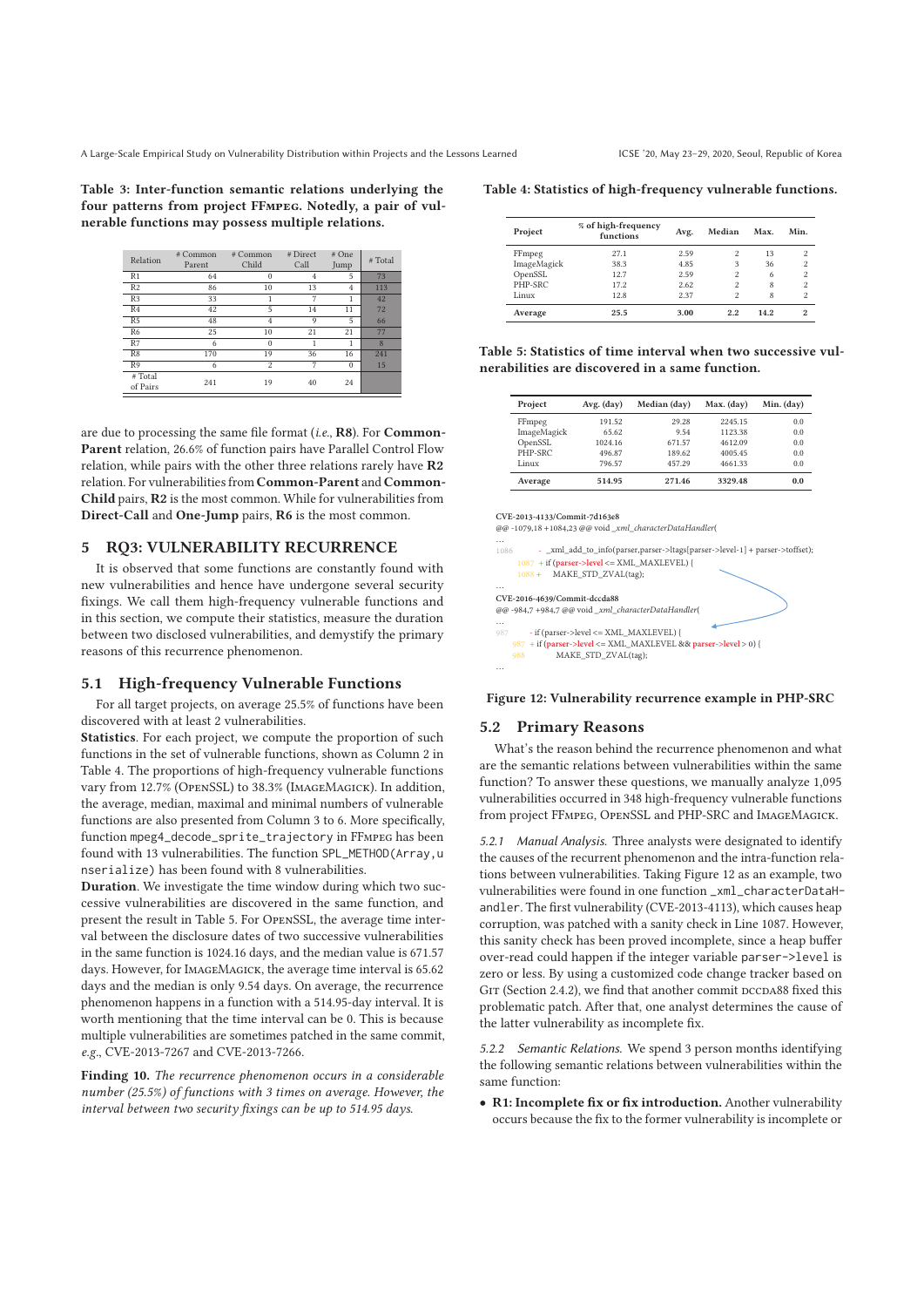it introduces new risks. e.g., CVE-2016-6307 (OPENSSL: ACACBFA) vs. CVE-2016-6309 (openssl: 4b390b6).

- **R2: Same or Similar Vulnerability Pattern**. Two vulnerabilities have similar or same vulnerability pattern. e.g., both CVE-2015-6835 (php-src: df4bf28) and CVE-2016-6290 (php-src: 8763c60) are induced because of improper exception handler.
- **R3: Same or Similar Code Structure**. The code blocks where vulnerabilities exist are same or similar in syntax. e.g., CVE-2014- 3515 (php-src: 88223c5) vs. CVE-2016-7417 (php-src: ecb7f58).
- **R4: Involved Same Variable.** Two vulnerabilities are directly or indirectly related with the same variable. For example, CVE-2019- 9022 (PHP-SRC: 8D3DFAB) vs. CVE-2014-4049 (PHP-SRC: B34D784).
- **R5: Parallel Control Flow.** Related code is located in parallel branches, such as different switch-cases. e.g., CVE-2012-0852 (ffmpeg: 6087080) vs. CVE-2013-0844 (ffmpeg: f18c873)

Table 6 lists the number of detected relations existing between vulnerabilities in the four projects. Based on the result, we find:

**Finding 11.** *Incomplete fix and fix introduction are the major reason why vulnerabilities repeatedly occur in the same function. It implies that some developers likely fail to fix all existing vulnerabilities or make new ones stemming from the patching code.*

This problem happens many times as observed in our dataset, for instance CVE-2016-6307 (OPENSSL: ACACBFA) vs. CVE-2016-6309 (OPENSSL: 4B390B6) and CVE-2013-4113 (PHP-SRC: 7D163E8) vs. CVE-2016-4539 (PHP-SRC: dccda88). It raises an alarm for the developers that they need to pay more attention to the security of patches, avoiding introducing additional vulnerabilities. In the meantime, this finding can motivate researchers to analyze and evaluate the security of patches, just as UC-Klee [43].

We also observe that **R2** occurs with the second most frequency. This can explain why works like SPAIN [59] can be effective in detecting similar vulnerabilities to some extent. Different from SPAIN, which focuses on discovering inter-function similar vulnerabilities, we observe that there exist many similar vulnerabilities within one function. This conclusion has at least two benefits: on one hand, it stresses the importance of research on similar or cloned vulnerabilities [31]. On the other hand, it can be used by security researchers to quickly detect other vulnerabilities in a cost-effective way.

Moreover, we observe that **R3** occurs in all of the projects. If two blocks of code are of a high similarity, they can be easily matched by code clone techniques intuitively. However, according to our investigation, developers prefer not to perform such a code search and merely fix the reported vulnerabilities. More specifically, when a developer tries to fix a reported vulnerability, she/he only locates the root causes perhaps with PoCs and then makes all the necessary changes to code to eliminate the reported vulnerabilities. But the developer fails to audit other similar or cloned code that may contain similar vulnerabilities.

It sheds light on the necessity of a robust vulnerability response process, from where software engineering practitioners can research to improve the process, figure out more vulnerability detection solutions and empirically study the features of vulnerabilities.

**Finding 12.** *There exists a "Report One and Patch One" (ROPO) problem commonly in vulnerability fixing. It reveals one weakness of the*

**Table 6: Intra-function semantic relations of vulnerabilities within one function**

|                |    | Relation # FFmpeg # ImageMagick # OpenSSL # PHP-SRC |    |
|----------------|----|-----------------------------------------------------|----|
| R1             | 83 | 53                                                  | 40 |
| R <sub>2</sub> | 66 | 32                                                  | 16 |
| R <sub>3</sub> |    | 6                                                   | 10 |
| R <sub>4</sub> | 39 |                                                     | 10 |
| R <sub>5</sub> |    |                                                     |    |



**Figure 13: Illustrative graph for new vulnerability detection**

*vulnerability fixing process, and inspires many future research directions such as the enhancement of patching process and efficient detection of similar or cloned vulnerabilities.*

#### **6 APPLICATION OF FINDINGS**

Our findings have a great potential for hunting new vulnerabilities. To evaluate their efficacy, we implement two proof-of-concepts that integrate the above findings.

**Guided Code Review.** We take ImageMagick as an example. According to Finding 5, the type CWE-401 (Memory Leak) consists of the largest number of vulnerabilities, and it sustainedly contributes the majority of vulnerabilities. Hence we prioritize our efforts to explore new Memory Leak vulnerabilities. Further, according to our observation, most of Memory Leak vulnerabilities in ImageMagick are caused by missing the memory freeing operation in exception handlers. We implement a prototype to search similar patterns. Finding 8 implies that most of vulnerable functions are adjacent with each other in the vulnerability call graph. So we prioritize our review targets to such functions that have dependency relations (*e.g.*, Common Parent) with known vulnerable functions. Figure 13 illustrates just the case. Function DecodeImage has **Common Parent**, **Common Child** and **One Jump** relation with other vulnerable functions. Using these findings, we successfully found a new Memory Leak vulnerability (CVE-2019-7175 [1]) in DecodeImage. Moreover, we found another 4 new vulnerabilities (*CVE-2019-7395, CVE-2019-7396, CVE-2019-7397,CVE-2019-7398*) in a similar way.

**Directed Fuzzing.** We observed that the *k-cluster* phenomenon is very common in vulnerability distribution as stated in Finding 8. We enhance the AFL by directing the seed selection and prioritizing mutation strategy. Testing on FFmpeg, we first get the largest *2-cluster* and then use this information to select better seeds. In addition, we modify the priority strategy and assign the functions in the 2-cluster the with higher priorities. Finally, we discovered five new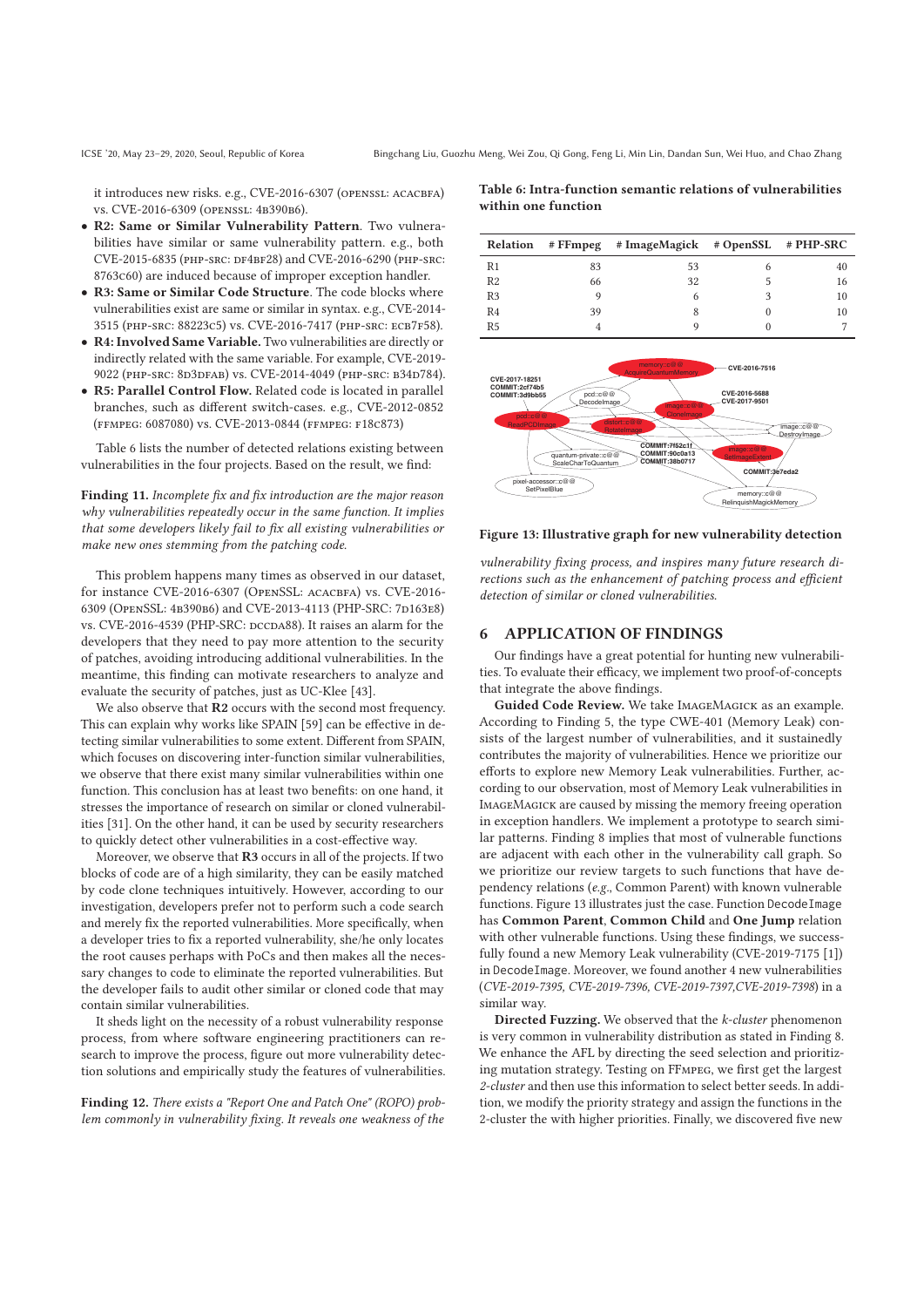vulnerabilities (*Commit-3713833, CVE-2017-11399, CVE-2017-11719, CVE-2017-14767, CVE-2017-16840*) of project FFmpeg.

*In all, we have undertaken responsible disclosure, reported 10 vulnerabilities to the related vendors and finally got 9 new CVE numbers from these target projects. These two proof of concepts above show that our findings can facilitate the vulnerability detection to a large extent.*

# **7 RELATED WORK**

**Vulnerability Analysis**. Shahzad *et al.* [48] characterized vulnerabilities in a wide range of aspects including the phases when the vulnerabilities were introduced, how they evolved over the years, and functionalities of vulnerabilities. Ruohomen conducted a release-based time series analysis for Python vulnerabilities [44], and found the appearance probabilities of vulnerabilities in different versions obeyed the Markov property. Kim and Lee [30] analyzed the cloned vulnerabilities and summarized the corresponding root causes as well as their life cycle features. By examining the response from 21 software vendors to 241 vulnerabilities, Arora *et al.* [11] studied the influential factors to the timeliness of security patches and unveiled the relationship between competition and software quality. Li and Paxson investigated over 4,000 security patches for 3,000+ vulnerabilities and unveiled the patching characteristics with regard to the development life cycle [32]. *Apart from vulnerability distribution, our study focuses on unveiling the semantic relations between vulnerabilities. The analysis results can explain why vulnerabilities occur and further assist in vulnerability detection.* Gkortzis *et al.* [21] framed a vulnerability dataset from open-source systems, and proposed several metrics to characterize these vulnerabilities. *Besides vulnerability code and associated properties, our dataset is also populated with many mature yet handy features including vulnerability introducer and call relations*.

**Vulnerability Prediction**. Shin and Williams [49] unveiled that the fault prediction model and the vulnerability prediction model (VPM) provided similar prediction performance [51]. Zimmermann *et al.* [63] found that software measures could only achieve a high precision rate but low recall rate in vulnerability prediction. Doyle and Walden [13] observed a trend of decreasing vulnerability density over time. Morrison *et al.* [39] concluded that VPMs must be refined to achieve actionable performance. Scandariato *et al.* [46] applied text mining source code to predict vulnerable software components. Perl *et al.* built a mapping from the CVEs and vulnerabilitycontributing commits and developed an SVM-based classifier to identify potential vulnerabilities in a large code base [42]. *Our study concludes many significant findings and insights that can aid both static- and dynamic- analysis based vulnerability prediction (cf. Section 6).*

## **8 DISCUSSION**

**Threats to validity**. *Data quality of vulnerabilities.* Vulnerability entries in NVD/CVE repos contain many human-crafted pieces of information such as vulnerability type, description, and references to vulnerable code. Therefore, errors and inaccuracies inevitably flow in and degrade the quality of data. Our manual auditing cannot ensure a complete solution for solving this; We determine the position of vulnerabilities by checking what code is

deleted in a commit or influenced by the added code. However, it is non-trivial to identify the exact scope of vulnerable code, and any inaccurate labeling can have a negative impact on the analysis results. Additionally, we did not consider the changes to a pure data structure or variable, which take less than 1% in our dataset. Instead, we concentrate on the changes that alter actional code.

**Generalization limits.** Although our analysis is built on a large number (3,938) of vulnerabilities from five popular projects with varying functionalities, we cannot make our findings as a general claim. On one hand, our target projects are limited to C/C++ projects. The findings may not apply for projects written in other languages. For example, buffer overflow (CWE-119) is never a security issue in Java projects. On the other hand, we only analyzed 5 projects due to the overwhelming manual work. It could be insufficient to make a general claim from only 5 projects' observations. In all, while there is an indication that these findings may persist across C/C++ projects, further studies on larger project populations written in various languages are required to draw a general claim.

**Future research direction**. Our study as well as our findings can inspire several future research directions. For example, the semantic relations between vulnerabilities can facilitate the understanding of their root causes; the dependency patterns which reveal the call relation and distance can power static analysis techniques of more efficiency; the ROPO problem in Finding 12 motivates researchers to re-inspect the patching process, keep more attention on the security of patches, and work out a better solution.

## **9 CONCLUSION**

We conduct a large-scale empirical study of security vulnerabilities, evaluating 3,938 vulnerabilities from 5 popular projects. First the vulnerabilities are attributed with descriptive information (*e.g.*, type, involved developer), and blamed code. Then we leverage a lightweight static analysis to build the calling connections between vulnerabilities and extracted code semantics to represent them. We have extensively characterized vulnerabilities from three aspects: distribution, dependency and recurrence, and distilled 12 findings that are beneficial for the future research. Guided by our findings, we developed proof-of-concepts and successfully discovered 10 zero-day vulnerabilities.

## **ACKNOWLEDGMENTS**

We would thank Defang Bo, Lulu Tian, Zhaoming Jin and Zheming Li for their help in data processing and paper writing. We would also thank the anonymous reviewers for their valuable comments. The work is supported by the Key Laboratory of Network Assessment Technology, Chinese Academy of Sciences and Beijing Key Laboratory of Network Security and Protection Technology, as well as National Natural Science Foundation of China under Grant No.: 61772308, 61972224, U1736209, 61802394, U1836209, 61902395; National Key Research and Development Program of China under Grant No.2016QY071405; Strategic Priority Research Program of CAS under Grant No.: XDC02040100, XDC02030200, XDC02020200; BNRist Network and Software Security Research Program under Grant No.BNR2019TD01004 and No.BNR2019RC01009.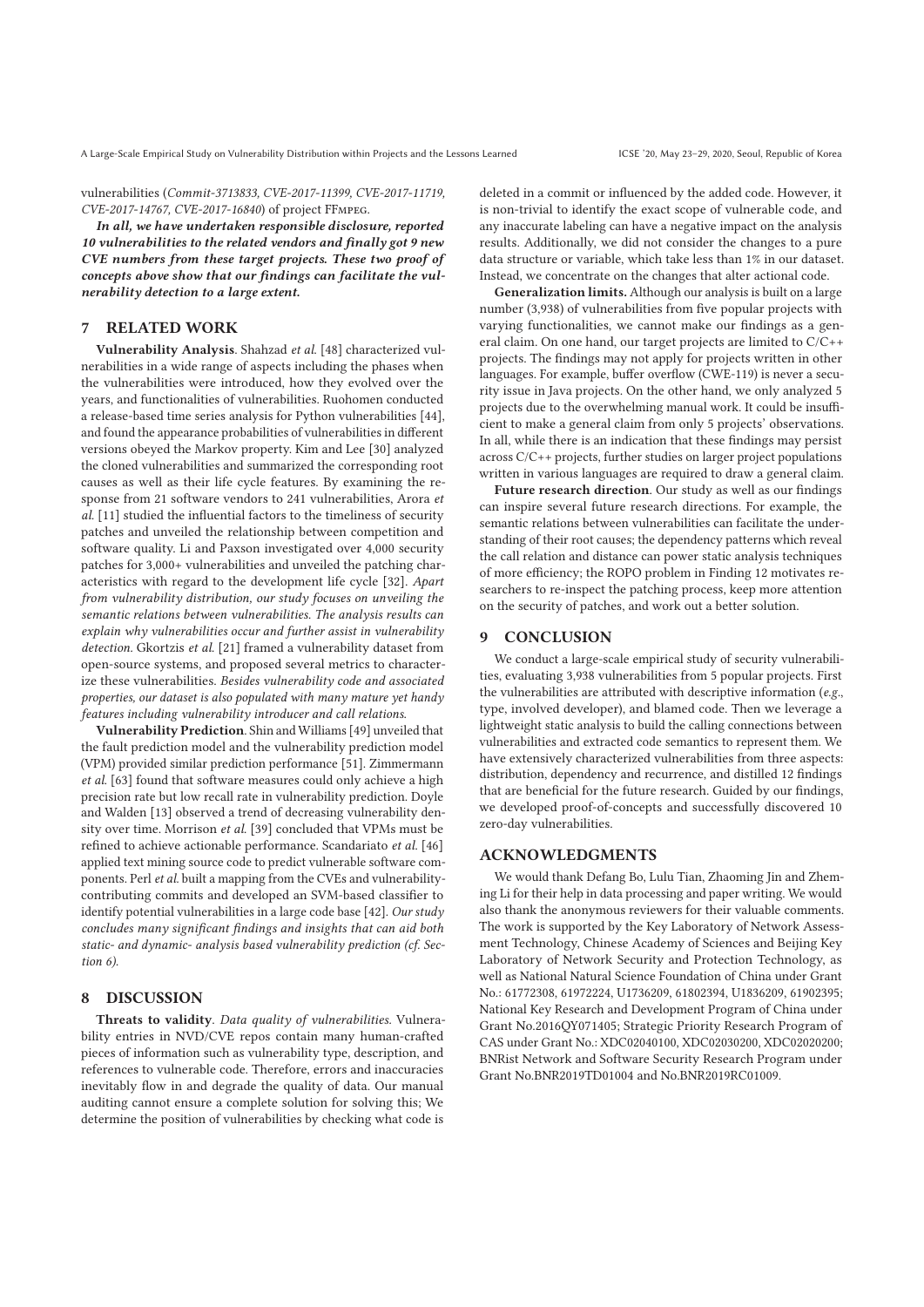## **REFERENCES**

- [1] [n.d.]. *CVE-2019-7175.* Retrieved February 4, 2020 from https://github. com/ImageMagick/ImageMagick/issues/1450
- [n.d.]. *FFmpeg.* Retrieved August 15, 2019 from https://ffmpeg.org/
- [3] [n.d.]. *ImageMagick.* Retrieved August 15, 2019 from https:// imagemagick.org/
- [4] [n.d.]. *ImageTragick.* Retrieved August 15, 2019 from https:// imagetragick.com/
- [5] [n.d.]. *Linux-kernel.* Retrieved August 15, 2019 from https://www. kernel.org/
- [6] [n.d.]. *OpenSSL.* Retrieved August 15, 2019 from https://www.openssl. org/
- [7] [n.d.]. *PHP-SRC.* Retrieved August 15, 2019 from https://www.php.net [8] 2010. *american fuzzy lop*. Retrieved March 09, 2019 from http://
- lcamtuf.coredump.cx/afl/ [9] Amritanshu Agrawal and Tim Menzies. 2018. Is better data better than
- better data miners?: on the benefits of tuning smote for defect prediction. In *Proceedings of the 40th International Conference on Software engineering*. ACM, 1050–1061.
- [10] Carina Andersson and Per Runeson. 2007. A replicated quantitative analysis of fault distributions in complex software systems. *IEEE Transactions on Software Engineering* 33, 5 (2007), 273–286.
- [11] Ashish Arora, Chris Forman, Anand Nandkumar, and Rahul Telang. 2010. Competition and patching of security vulnerabilities: An empirical analysis. *Information Economics and Policy* 22, 2 (2010), 164–177. https://doi.org/10.1016/j.infoecopol.2009.10.002
- [12] Marcel Böhme, Van-Thuan Pham, Manh-Dung Nguyen, and Abhik Roychoudhury. 2017. Directed Greybox Fuzzing. In *Proceedings of the 2017 ACM SIGSAC Conference on Computer and Communications Security (CCS)*. 2329–2344. https://doi.org/10.1145/3133956.3134020
- [13] Istehad Chowdhury and Mohammad Zulkernine. 2011. Using complexity, coupling, and cohesion metrics as early indicators of vulnerabilities. *Journal of Systems Architecture* 57, 3 (2011), 294–313.
- [14] Giulio Concas, Michele Marchesi, Alessandro Murgia, Roberto Tonelli, and Ivana Turnu. 2011. On the distribution of bugs in the eclipse system. *IEEE Transactions on Software Engineering* 37, 6 (2011), 872– 877.
- [15] Hoa Khanh Dam, Truyen Tran, Trang Pham, Shien Wee Ng, John Grundy, and Aditya Ghose. 2017. Automatic feature learning for vulnerability prediction. *arXiv preprint arXiv:1708.02368* (2017).
- [16] Xiaoning Du, Bihuan Chen, Yuekang Li, Jianmin Guo, Yaqin Zhou, Yang Liu, and Yu Jiang. 2019. Leopard: identifying vulnerable code for vulnerability assessment through program metrics. In *Proceedings of the 41st International Conference on Software Engineering (ICSE)*. 60–71. https://dl.acm.org/citation.cfm?id=3339514
- [17] Norman E. Fenton and Niclas Ohlsson. 2000. Quantitative analysis of faults and failures in a complex software system. *IEEE Transactions on Software engineering* 26, 8 (2000), 797–814.
- [18] Stefan Frei, Martin May, Ulrich Fiedler, and Bernhard Plattner. 2006. Large-scale vulnerability analysis. In *Proceedings of the 2006 SIGCOMM workshop on Large-scale attack defense*. ACM, 131–138.
- [19] Shuitao Gan, Chao Zhang, Xiaojun Qin, Xuwen Tu, Kang Li, Zhongyu Pei, and Zuoning Chen. 2018. CollAFL: Path Sensitive Fuzzing. In *2018 IEEE Symposium on Security and Privacy (SP)*. 679–696. https: //doi.org/10.1109/SP.2018.00040
- [20] GitHub. [n.d.]. *GitHub Developer API*. Retrieved August 15, 2019 from https://developer.github.com/v3/
- [21] Antonios Gkortzis, Dimitris Mitropoulos, and Diomidis Spinellis. 2018. VulinOSS: a dataset of security vulnerabilities in open-source systems. In *Proceedings of the 15th International Conference on Mining Software Repositories, MSR 2018, Gothenburg, Sweden, May 28-29, 2018*. 18–21. https://doi.org/10.1145/3196398.3196454
- [22] Google. [n.d.]. *OSS-Fuzz issue 1506.* Retrieved August 15, 2019 from https://bugs.chromium.org/p/oss-fuzz/issues/detail?id=1506
- [23] Google. [n.d.]. *OSS-Fuzz issue 1903.* Retrieved August 15, 2019 from https://bugs.chromium.org/p/oss-fuzz/issues/detail?id=1903
- [24] Tihana Galinac Grbac, Per Runeson, and Darko Huljenić. 2012. A second replicated quantitative analysis of fault distributions in complex software systems. *IEEE Transactions on Software Engineering* 39, 4 (2012), 462–476.
- [25] Tihana Galinac Grbac, Per Runeson, and Darko Huljenić. 2016. A quantitative analysis of the unit verification perspective on fault distributions in complex software systems: an operational replication. *Software quality journal* 24, 4 (2016), 967–995.
- [26] Zhen Huang, Mariana DAngelo, Dhaval Miyani, and David Lie. 2016. Talos: Neutralizing vulnerabilities with security workarounds for rapid response. In *2016 IEEE Symposium on Security and Privacy (SP)*. IEEE, 618–635.
- [27] James W. Hunt and M. Douglas McIlroy. 1976. *An Algorithm for Differential File Comparison*. Technical Report.
- [28] Xiangkun Jia, Chao Zhang, Purui Su, Yi Yang, Huafeng Huang, and Dengguo Feng. 2017. Towards efficient heap overflow discovery. In *26th* {*USENIX*} *Security Symposium (*{*USENIX*} *Security 17)*. 989–1006.
- [29] Matthieu Jimenez, Mike Papadakis, and Yves Le Traon. 2016. Vulnerability prediction models: A case study on the linux kernel. In *2016 IEEE 16th International Working Conference on Source Code Analysis and Manipulation (SCAM)*. IEEE, 1–10.
- [30] Seulbae Kim and Heejo Lee. 2018. Software systems at risk: An empirical study of cloned vulnerabilities in practice. *Computers & Security* 77 (2018), 720–736. https://doi.org/10.1016/j.cose.2018.02.007
- [31] Seulbae Kim, Seunghoon Woo, Heejo Lee, and Hakjoo Oh. 2017. VUDDY: A Scalable Approach for Vulnerable Code Clone Discovery. In *2017 IEEE Symposium on Security and Privacy, SP 2017, San Jose, CA, USA, May 22-26, 2017*. 595–614. https://doi.org/10.1109/SP.2017.62
- [32] Frank Li and Vern Paxson. 2017. A large-scale empirical study of security patches. In *Proceedings of the 2017 ACM SIGSAC Conference on Computer and Communications Security*. ACM, 2201–2215.
- [33] Yuekang Li, Bihuan Chen, Mahinthan Chandramohan, Shang-Wei Lin, Yang Liu, and Alwen Tiu. 2017. Steelix: program-state based binary fuzzing. In *Proceedings of the 2017 11th Joint Meeting on Foundations of Software Engineering (ESEC/FSE)*. 627–637. https://doi.org/10.1145/ 3106237.3106295
- [34] MITRE. [n.d.]. *Common Vulnerabilities and Exposures*. Retrieved August 15, 2019 from https://cve.mitre.org
- [35] MITRE. [n.d.]. *Common Weakness Enumetation*. Retrieved August 15, 2019 from https://cwe.mitre.org
- [36] MITRE. [n.d.]. *CVE-2009-2767.* Retrieved August 15, 2019 from https: //www.cvedetails.com/cve/CVE-2009-2767
- [37] MITRE. [n.d.]. *CVE-2010-4250.* Retrieved August 15, 2019 from https: //www.cvedetails.com/cve/CVE-2010-4250
- [38] MITRE. [n.d.]. *CVE-2015-3636.* Retrieved August 15, 2019 from https: //www.cvedetails.com/cve/CVE-2015-3636
- [39] Patrick Morrison, Kim Herzig, Brendan Murphy, and Laurie Williams. 2015. Challenges with applying vulnerability prediction models. In *Proceedings of the 2015 Symposium and Bootcamp on the Science of Security*. ACM, 4.
- [40] U.S. National Institute of Standards and Technology. [n.d.]. *National Vulnerability Database (NVD).* Retrieved August 15, 2019 from https://nvd.nist.gov/vuln/search/statistics?form\_type=Basic& results\_type=statistics&search\_type=last3years
- [41] Andy Ozment and Stuart E Schechter. 2006. Milk or wine: does software security improve with age?. In *USENIX Security Symposium*. 93–104.